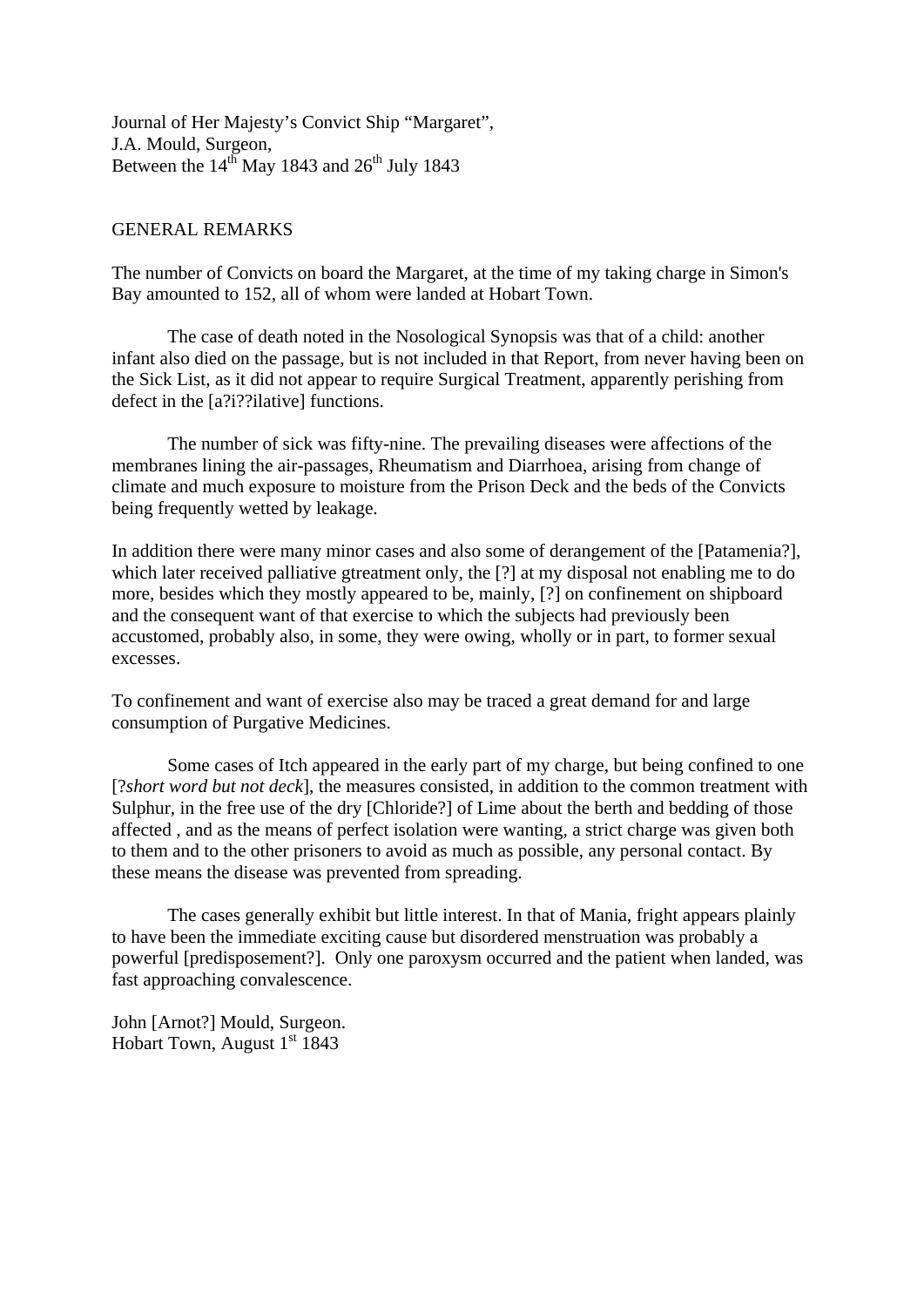## **EXTRACT FROM<sup>i</sup> Part only of:**

Nosological Synopsis of the Sick Book kept during the Period of this Journal, in conformity with the 30<sup>th</sup> Article of the Surgeons' Instructions

| Pyrexiae<br>Ord. I. Febres.<br>Intermittentes Quotidiana<br>Continue Synochus<br>Ord II<br>Typhus<br>Ophthalmia<br>$\mathfrak{Z}$<br>3<br>Otitis<br>$\boldsymbol{l}$<br>1<br>Arthropinosis?<br>$\boldsymbol{l}$<br>$\boldsymbol{l}$<br>5<br>$\overline{a}$<br>Phlegmasiae<br>$\boldsymbol{l}$<br>6<br>Phlogosis<br>5<br>3<br>$\mathfrak{1}$<br>Pneumonia<br>$\overline{\phantom{a}}$<br>$\overline{\phantom{a}}$<br>Rheumatism<br>5<br>5<br>Cynanche?<br>6<br>6<br>5<br>$\overline{c}$<br><b>Bronchitis</b><br>3<br>Pleuritis<br>$\boldsymbol{l}$<br>1<br>$\mathfrak{1}$<br>$\mathfrak{1}$<br>$\overline{c}$<br>Hysteritis<br><b>Ord III Exanthemata</b><br>Variola<br>Rubeola<br>Erysipelas<br>Vaccina<br>Ord IV Haemorrhagiae<br>Haemoptysis<br>Phthisis incipiens<br>Phthisis confirmata<br>Menorrhagia<br>$\mathfrak{1}$<br>$\mathfrak{1}$<br>Ord V Profluvia<br>10<br>Catarrhus<br>10<br>Dysentoria |  |
|----------------------------------------------------------------------------------------------------------------------------------------------------------------------------------------------------------------------------------------------------------------------------------------------------------------------------------------------------------------------------------------------------------------------------------------------------------------------------------------------------------------------------------------------------------------------------------------------------------------------------------------------------------------------------------------------------------------------------------------------------------------------------------------------------------------------------------------------------------------------------------------------------------|--|
|                                                                                                                                                                                                                                                                                                                                                                                                                                                                                                                                                                                                                                                                                                                                                                                                                                                                                                          |  |
|                                                                                                                                                                                                                                                                                                                                                                                                                                                                                                                                                                                                                                                                                                                                                                                                                                                                                                          |  |
|                                                                                                                                                                                                                                                                                                                                                                                                                                                                                                                                                                                                                                                                                                                                                                                                                                                                                                          |  |
|                                                                                                                                                                                                                                                                                                                                                                                                                                                                                                                                                                                                                                                                                                                                                                                                                                                                                                          |  |
|                                                                                                                                                                                                                                                                                                                                                                                                                                                                                                                                                                                                                                                                                                                                                                                                                                                                                                          |  |
|                                                                                                                                                                                                                                                                                                                                                                                                                                                                                                                                                                                                                                                                                                                                                                                                                                                                                                          |  |
|                                                                                                                                                                                                                                                                                                                                                                                                                                                                                                                                                                                                                                                                                                                                                                                                                                                                                                          |  |
|                                                                                                                                                                                                                                                                                                                                                                                                                                                                                                                                                                                                                                                                                                                                                                                                                                                                                                          |  |
|                                                                                                                                                                                                                                                                                                                                                                                                                                                                                                                                                                                                                                                                                                                                                                                                                                                                                                          |  |
|                                                                                                                                                                                                                                                                                                                                                                                                                                                                                                                                                                                                                                                                                                                                                                                                                                                                                                          |  |
|                                                                                                                                                                                                                                                                                                                                                                                                                                                                                                                                                                                                                                                                                                                                                                                                                                                                                                          |  |
|                                                                                                                                                                                                                                                                                                                                                                                                                                                                                                                                                                                                                                                                                                                                                                                                                                                                                                          |  |
|                                                                                                                                                                                                                                                                                                                                                                                                                                                                                                                                                                                                                                                                                                                                                                                                                                                                                                          |  |
|                                                                                                                                                                                                                                                                                                                                                                                                                                                                                                                                                                                                                                                                                                                                                                                                                                                                                                          |  |
|                                                                                                                                                                                                                                                                                                                                                                                                                                                                                                                                                                                                                                                                                                                                                                                                                                                                                                          |  |
|                                                                                                                                                                                                                                                                                                                                                                                                                                                                                                                                                                                                                                                                                                                                                                                                                                                                                                          |  |
|                                                                                                                                                                                                                                                                                                                                                                                                                                                                                                                                                                                                                                                                                                                                                                                                                                                                                                          |  |
|                                                                                                                                                                                                                                                                                                                                                                                                                                                                                                                                                                                                                                                                                                                                                                                                                                                                                                          |  |
|                                                                                                                                                                                                                                                                                                                                                                                                                                                                                                                                                                                                                                                                                                                                                                                                                                                                                                          |  |
|                                                                                                                                                                                                                                                                                                                                                                                                                                                                                                                                                                                                                                                                                                                                                                                                                                                                                                          |  |
|                                                                                                                                                                                                                                                                                                                                                                                                                                                                                                                                                                                                                                                                                                                                                                                                                                                                                                          |  |
|                                                                                                                                                                                                                                                                                                                                                                                                                                                                                                                                                                                                                                                                                                                                                                                                                                                                                                          |  |
|                                                                                                                                                                                                                                                                                                                                                                                                                                                                                                                                                                                                                                                                                                                                                                                                                                                                                                          |  |
|                                                                                                                                                                                                                                                                                                                                                                                                                                                                                                                                                                                                                                                                                                                                                                                                                                                                                                          |  |
|                                                                                                                                                                                                                                                                                                                                                                                                                                                                                                                                                                                                                                                                                                                                                                                                                                                                                                          |  |
|                                                                                                                                                                                                                                                                                                                                                                                                                                                                                                                                                                                                                                                                                                                                                                                                                                                                                                          |  |
|                                                                                                                                                                                                                                                                                                                                                                                                                                                                                                                                                                                                                                                                                                                                                                                                                                                                                                          |  |
| <b>Neuroses</b>                                                                                                                                                                                                                                                                                                                                                                                                                                                                                                                                                                                                                                                                                                                                                                                                                                                                                          |  |
| Ord I<br>Comata                                                                                                                                                                                                                                                                                                                                                                                                                                                                                                                                                                                                                                                                                                                                                                                                                                                                                          |  |
| Apoplexia                                                                                                                                                                                                                                                                                                                                                                                                                                                                                                                                                                                                                                                                                                                                                                                                                                                                                                |  |
| Ord II Adynamiae<br>$\mathfrak{Z}$<br>$\overline{c}$<br>$\boldsymbol{l}$                                                                                                                                                                                                                                                                                                                                                                                                                                                                                                                                                                                                                                                                                                                                                                                                                                 |  |
| Dyspepsia<br>Ord III Spasmi                                                                                                                                                                                                                                                                                                                                                                                                                                                                                                                                                                                                                                                                                                                                                                                                                                                                              |  |
| Asthma                                                                                                                                                                                                                                                                                                                                                                                                                                                                                                                                                                                                                                                                                                                                                                                                                                                                                                   |  |
| <b>Diarrhaea</b><br>5<br>5                                                                                                                                                                                                                                                                                                                                                                                                                                                                                                                                                                                                                                                                                                                                                                                                                                                                               |  |
| Colica                                                                                                                                                                                                                                                                                                                                                                                                                                                                                                                                                                                                                                                                                                                                                                                                                                                                                                   |  |
| Pertifsis?<br>$\overline{c}$<br>$\mathfrak{1}$<br>$\boldsymbol{l}$<br>1<br>L.                                                                                                                                                                                                                                                                                                                                                                                                                                                                                                                                                                                                                                                                                                                                                                                                                            |  |
| <b>Ord IV Vesaniae</b>                                                                                                                                                                                                                                                                                                                                                                                                                                                                                                                                                                                                                                                                                                                                                                                                                                                                                   |  |
| Amenlia                                                                                                                                                                                                                                                                                                                                                                                                                                                                                                                                                                                                                                                                                                                                                                                                                                                                                                  |  |
| Mania<br>$\boldsymbol{l}$<br>$\boldsymbol{l}$<br>$\boldsymbol{7}$<br>Ĭ.                                                                                                                                                                                                                                                                                                                                                                                                                                                                                                                                                                                                                                                                                                                                                                                                                                  |  |
|                                                                                                                                                                                                                                                                                                                                                                                                                                                                                                                                                                                                                                                                                                                                                                                                                                                                                                          |  |
| "Totals carried up<br>$\mathfrak{z}$<br>1<br>5<br>50<br>41                                                                                                                                                                                                                                                                                                                                                                                                                                                                                                                                                                                                                                                                                                                                                                                                                                               |  |